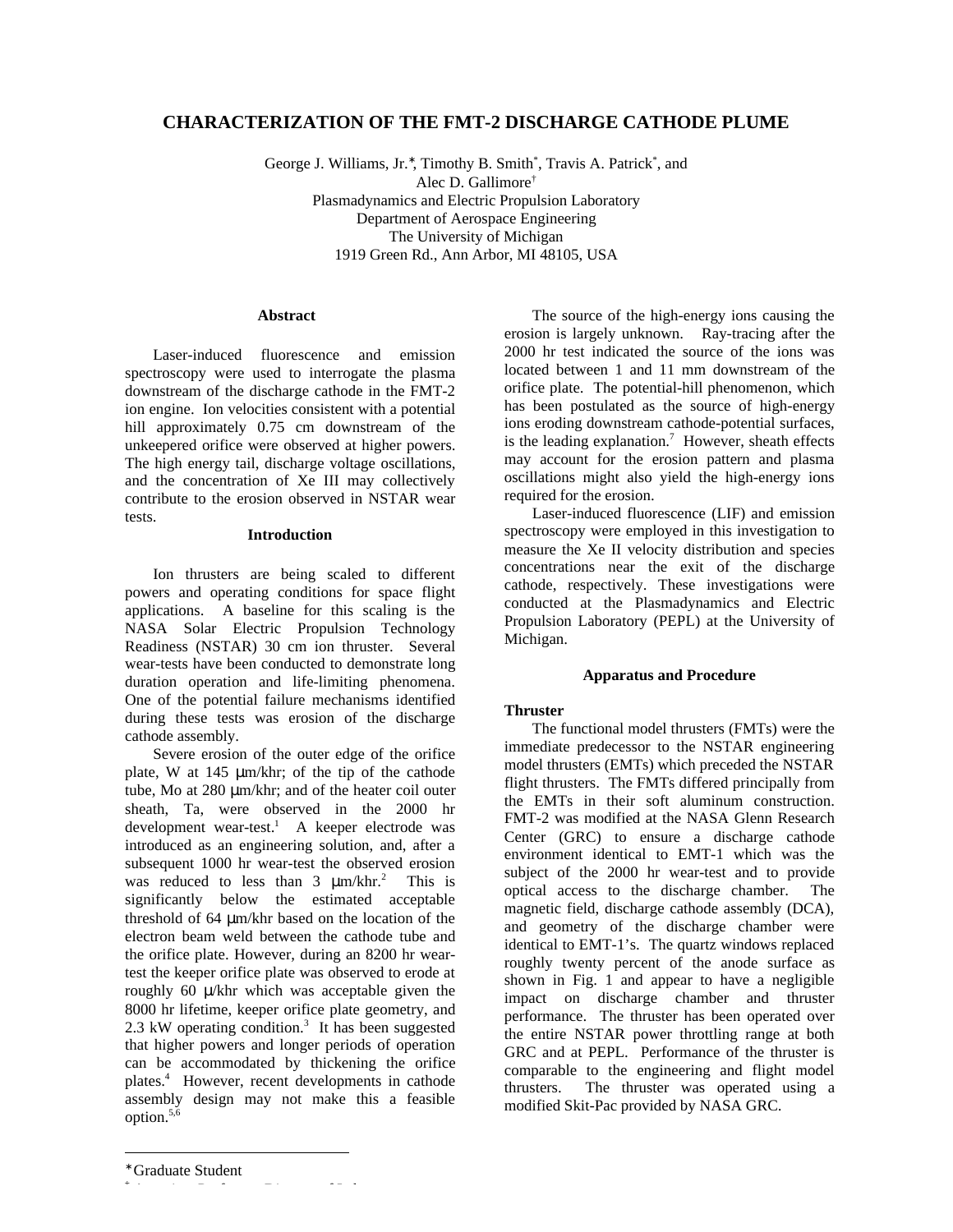The DCA was the same as that used during the second segment of the 2000 hr wear test. As in this test, but unlike all subsequent EMT operation, the DCA did not incorporate a keeper electrode.

#### **Vacuum Facility**

This investigation was performed in the 6 m x 9 m large vacuum test facility (LVTF) at PEPL. Four CVI Model TM-1200 Re-Entrant Cryopumps provided a combined pumping speed of 140,000 l/s on xenon with a base pressure of less than  $2 \times 10^{-7}$ Torr. The back pressure during 2.3 kW operation was roughly  $3 \times 10^{-6}$  Torr corrected for xenon.

Xenon flow was controlled to the thruster using a dedicated propellant feed system provided by NASA GRC. The flow rates were periodically calibrated using a bubble flow meter between tests. No significant variation was observed.

The FMT was mounted on a two-axis positioning system. The two translation stages were controlled and monitored via a computer which provided repeatability of measurements over an extended period. Resolution was on the order of 0.025 cm for both stages.

A 2 m by 2.5 m louvered graphite panel-beam dump protected windows downstream of the thruster and suppressed back sputtering. The panels were located roughly 4 m downstream of the thruster.

#### **Laser and Optics**

An argon-ion pumped Coherent dye laser (899- 29 model) was used with Rhodamine-6G dye. Xe I at 582 nm and Xe II at 605 nm were interrogated using a multiple-beam technique<sup>8</sup> wherein three and four-beam LIF is performed. The three-beam LIF measured all three velocity components simultaneously. A second axial beam was used in the four-beam technique to increase the resolution of the axial velocity measurement at higher thruster powers. Both techniques used a Hamamatsu reference cell to provide a zero velocity datum. The laser was typically scanned over a 0.01 nm interval in 0.061 pm increments. The beams were delivered to the thruster in a manner identical to that used in previous Hall thruster interrogations.<sup>8</sup> Alignment was facilitated by a wire crosshair on the side of the FMT plasma screen.

Induced and natural fluorescence data were collected using Spex 500 M and Spex H10 monochromators fitted with Hamamatsu 928 PMTs. Both fluorescence signals were controlled and recorded via computers. The Spex 500 M monochromator's slits were set to 50 μm. Because of a 2x magnification, the effective spot size at the focus of the collection lens was 25 μm. The biconical sample volume in the cathode plume was roughly 0.5 cm long and 0.1 cm in diameter at its ends. Measurements taken far downstream of the cathode at low power indicate that the ambient plasma outside of the cathode plume contributes less

than five percent to the natural fluorescence signal. The laser delivery and signal collection optics are shown in Fig. 2.

Several rapid  $(~ 10 s)$  scans were taken at each data point. The rapid scans prevented long lock-in time constants from artificially shifting the fluorescence spectra to lower frequencies which would falsely indicate lower velocities. These scans were then ensemble averaged to remove the noise.

# **Theory**

#### **Laser-Induced Fluorescence**

The absorbing neutral xenon, Xe I, or singly ionized xenon, Xe II, will "see" the wavelength of the incoming laser photons shifted by the relative motion of the particle in the direction of the photon.

$$
= 0 \quad \sqrt[V]{c} \tag{1}
$$

The velocity components from the various laser beams are extracted by a straight forward geometrical regression.<sup>8</sup> The temperatures associated with each component are elliptically related assuming statistical independence.<sup>8</sup> The velocity distributions were calculated via Eqn. 1 assuming Gaussian profiles about the bulk velocity. The energy distributions were calculated directly from the velocity distributions:

$$
E[V] = \frac{mv_i^2}{2e}
$$
 (2)

A detailed lineshape model was used to determine the temperature and Doppler shifts of the fluorescence signals.<sup>8</sup> Only Gaussian broadening was considered since the magnetic fields, Stark broadening, and natural line widths are negligibly small.

### **Emission Spectroscopy**

Assuming an optically thin plasma and noting that the transmission function,  $T($ ), is constant over the line widths of the emission spectra, the number density of state j,  $n_j$ , can be determined from the measured intensity given the transition probability,  $A_{ij}^{\quad 9}$ 

$$
n_j = \frac{4}{hc} \frac{I( )}{A_{ij}LT( )}
$$
 (3)

where L is the length of interrogation in the plasma. The transition probabilities are known for several Xe I and Xe II states and some Mo and W states.<sup>9,10</sup> For some states,  $A_{ii}$  can be approximated given the relative line strengths  $S_2/S_1$ :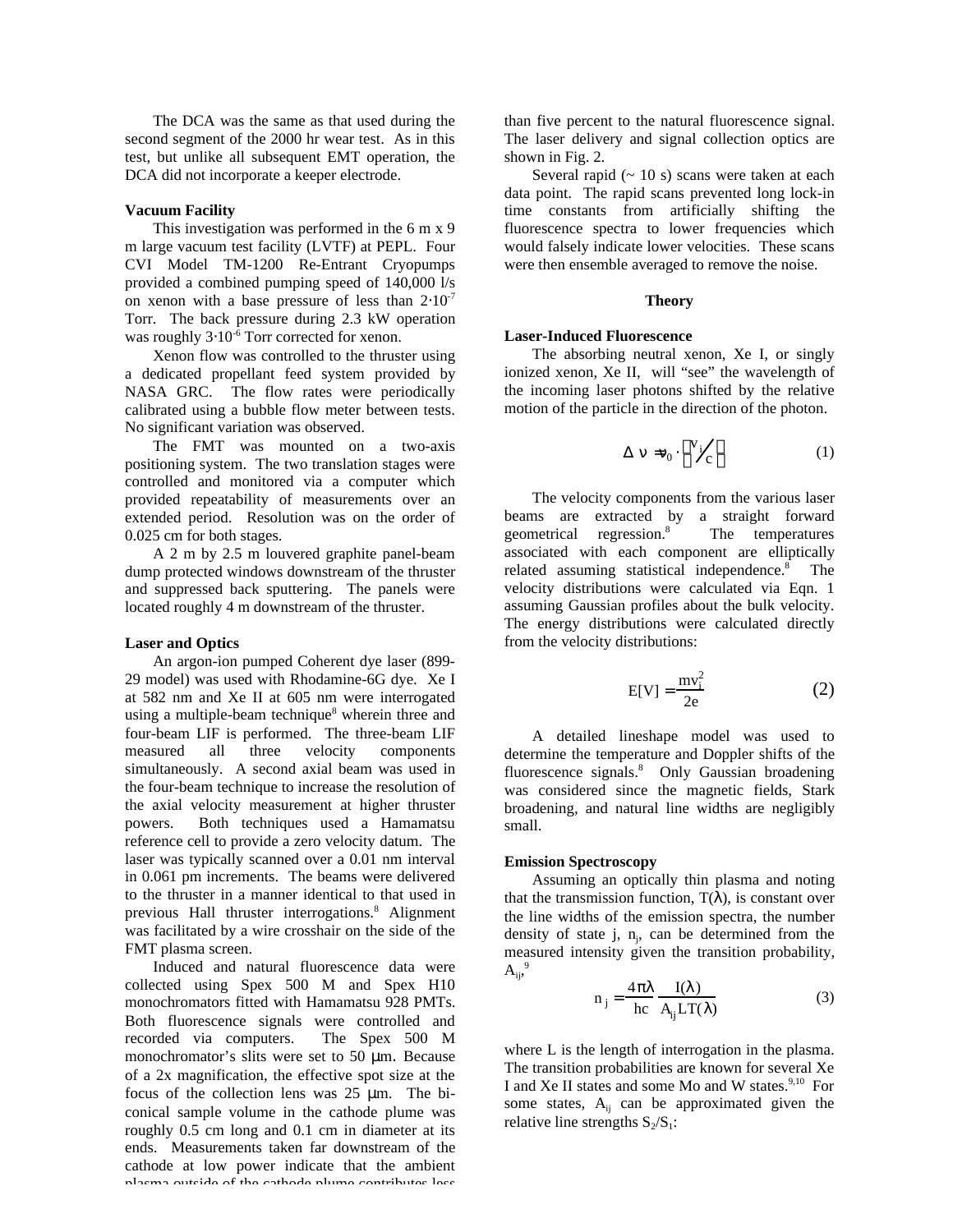$$
A_{ij,2} = A_{ij,1} \frac{g_{j,1}^{3}}{g_{j,2}^{3}} \frac{S_2}{S_1}
$$
 (4)

where  $g_j$  is the degeneracy of state j.<sup>10</sup>

An approximation of the plasma condition can be made in terms of the number density of the excited states assuming local thermodynamic equilibrium.<sup>9</sup> This assumption is not strictly valid, but the LIF line shapes are sufficiently close to convolutions of pure Gaussians to indicate that it is not unreasonable as a first approximation. The distribution of excited states is, then,

$$
\frac{n_j}{n} = \frac{g_j \exp \left(-\frac{E_j}{kT}\right)}{Q_{el}}
$$
 (5)

where  $E_j$  is the energy of state j and  $Q_{el}$  is the electronic partition function.

Using distribution temperatures measured by LIF, three Boltzmann relations (Eqn. 5) and a conservation of atoms relation provide a closed set of equations for the total number density of each species and the distribution temperature.<sup>9</sup>

#### **Sputtering**

Sputtering of discharge chamber materials by low-energy ions (<100 V) has been the subject of much theoretical but little experimental investigation.<sup>11</sup> The erosion sputtering yield,  $y(E, )$ , can be expressed as a function of ion energy, E, and angle from normal incidence, :

$$
y(E, ) = y(E) \cos ( ) \exp \left\{ - (\cos^{-1}(-) - 1) \right\}
$$
 (7)

where

$$
y (E) = K(E - E_{TH})^2
$$

for small  $\theta$ , or

for larger angles,

$$
E_T = \frac{m_1 + m_2}{m_2} \frac{Z_1 Z_2 e^2}{a},
$$
  
a = 0.4685  $\left(Z_1^2 + Z_2^2\right)^{-1/2}$ ,

the subscripts 1 and 2 refer to the incident and target materials respectively, and K, , and are empirical constants.

The flux of atoms sputtered from the surface of the DCA can be calculated from the erosion rates given above for the 2000 hr wear-test. These are

 $2.55 \times 10^{18} \text{ m}^2 \text{s}^{-1}$  and 4.98  $10^{18} \text{ m}^2 \text{s}^{-1}$  for W and Mo, respectively. The number density of incident Xe II ions is given in Fig. 3 as a function of incident energy and angle. This density is based on the inverse sputter yield (ratio of incident Xe II ions to eroded atoms) and the velocity of the ions with the specified energy.

The effects of Th impregnation of the W have been neglected due to the uncertainty in the value of the resulting sublimation energy,  $E_s$ . The curves' upper limits correspond to the threshold energies. Note the significant decrease in flux required at lower energies for angles of incidence near 55 degrees. This would suggest a source of the erosioncausing high-energy ions roughly 0.5 cm downstream of the orifice.

#### **Results and Discussion**

### **Laser-Induced Fluorescence**

Xe II velocities and temperatures were measured in the discharge chamber for several operating conditions. These conditions are summarized in Table 1. The 2000 hr wear-test was conducted almost entirely at the 2.3 kW condition. Typical 4-beam data are presented in Fig. 4. Note the close overlapping of the fluorescence spectra. This illustrates the sensitivity of the measurements to both the size and resolution of the angles of the beams. The uncertainty associated with the angles and in the fitting resulted in an error bound of roughly 10 percent.

Xe II velocities along the centerline downstream of the DCA are given in Fig. 5. Note that the velocity is negative just downstream of the cathode in the 1.5 and 2.3 kW cases. The velocities level off around 2 cm away from the cathode to about 2000 m/s for all cases. The negative to positive transition in the centerline velocities is consistent with a the presence of a potential-hill roughly located between 0.5 and 0.75 cm downstream of the cathode orifice. As seen in previous studies, this phenomenon appears more strongly at higher currents.<sup>12,15</sup>

The calculated velocity distributions just downstream of the orifice for the 1.0 kW and the 2.3 kW cases are given in Fig. 6. The corresponding energy distributions are given in Fig. 7 where, the energy is given a direction  $V/|V|$  in order to better illustrate what ion energies are striking the orifice plate. Note that the tail of the 2.3 kW distribution extends to –19 V (implying a small fraction of Xe II ions are moving upstream with an energy of 19 V). This tail implies that a sufficiently large portion of the total ion flux may be striking the orifice plate. At lower powers, the energy distribution was significantly narrower with full-widths at half maximum (FWHM's) on the order of 2 V as is illustrated by the 1 kW case. The trends in the axial ion velocities shown in Fig. 5 are comparable to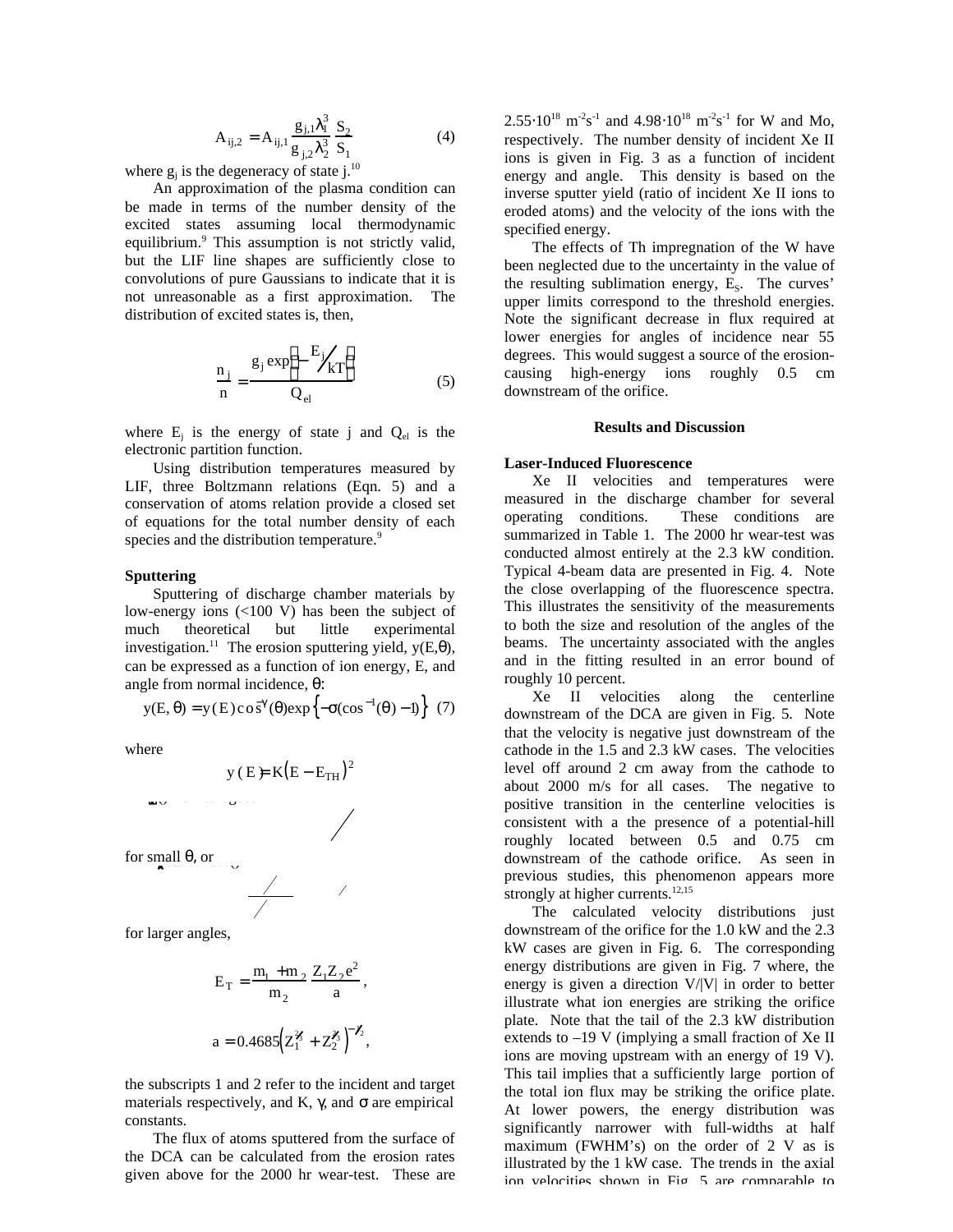those observed downstream of a cathode operating at lower currents.<sup>12</sup> However, the peak velocities

| Power<br>(kW) | $J_D$<br>A) | $\rm V_{D}$ | $m_{DC}$<br>(sccm) | $m_M$<br>(sccm) | $V_{S}$ |
|---------------|-------------|-------------|--------------------|-----------------|---------|
| 0.5           | 4.31        | 25.5        | 2.48               | 6.0             | 650     |
| 1.0           | 6.05        | 24.8        | 2.46               | 8.3             | 1100    |
| 1.5           | 8.24        | 25.9        | 2.47               | 14.5            | 1100    |
| 2.3           | 12.1        | 27.7        | 2.90               | 22.8            | 1100    |

Table 1: Discharge cathode operating conditions

are lower than previous investigations would lead one to expect.<sup>12,15</sup>

The energy distribution can be normalized by integrating over its entire range. The normalized energy distribution can then be integrated over the range of energies where sputtering might be expected. This yields the density fraction of ions with sufficient energy to erode the target metal,  $n^{+}(E)$ , of the total density of Xe II,  $n^{+}$ . This was done numerically. For Xe II direct impingement, the tail barley crosses the -19 V point yielding an  $n^+(E)/n^+$  of roughly 1.4 $\cdot 10^{-3}$ . For doubly charged ions, the integral's limit increases to -10 V where the ratio becomes 0.234.

Ion temperatures are given in Fig. 8 for various locations and operating conditions. The temperature decreases with power implying a more spot-like mode. Consistent with this, the plume downstream of the cathode was observed to become less diffuse as the power was increased.

Xe I temperatures were measured in the discharge chamber 0.5 and 1 cm downstream of the DCA cathode orifice during 2.3 kW operation. The neutral temperature decreased from 2500 K to 1300 K. Resolving the temperature required significant neutral density filtering of the large background fluorescence. No Xe I data were obtained within 0.5 cm of the orifice. The combination of noise and filtering yielded and uncertainty of 15 percent in the neutral temperature measurements.

The Xe I temperatures measured in the discharge chamber were slightly higher than those measured at similar locations in the 6 A plume of a keepered cathode used in previous investigations.<sup>12</sup> Unfortunately, the temperature could not be measured within 0.5 mm of the DCA where very high temperatures might be expected. The downstream temperature of 2500 K is more consistent with plume-mode operation.

### **Emission Spectroscopy**

Emission spectroscopy data were collected downstream of the cathode for several operating conditions yielding order-of-magnitude data on the xenon state populations. The data indicated a significant increase in the fraction of doubly charged ions with power. At  $0.5$  kW, n++/n+ is on

the order of 0.01. At 1.5 and 2.3 kW the fractions are 0.05 and 0.10 respectively.

The total number density can be approximated given the cathode and main flow rates. The ionization fraction, n<sup>+</sup>/n, was roughly eighteen percent in the plume of the cathode. This is somewhat higher than the nominal ten percent ionization fraction in the thruster, but probably results from the measurement being made in the cathode plume, the primary location of ionization. The Xe II number density was roughly  $2.6 \cdot 10^{18}$  m<sup>-3</sup> which is slightly lower than the density measured downstream of \_" hollow cathode assembly (HCA) operating at a lower current with a similar flow rate and relatively comparable ambient pressure  $(10^{-4})$  $Torr$ ).<sup>12</sup>

Note that Xe III would have sufficient energy for erosion of the DAC given Figs. 3 and 7. The sputtering yield would be at least twice that of Xe II due to its higher energy, but might be up to four times as much because of secondary interactions at the surface.<sup>11</sup> Considering the combination of  $n^{+}/n^{+}$ and  $n^+(E)/n^+$  equal to 0.1 and 0.234 respectively, the equivalent Xe II number density of Xe III would be roughly  $6.10^{17}$  m<sup>-3</sup> which is close to the predicted requirement in Fig. 3. Alternatively, the sputtering threshold for thorium impregnated tungston ,Th-W, may be as low as 13 V. $^{13}$  For a sputtering threshold of 13 V, the ratio  $n^{+}(E)/n^{+}$  is on the order of 0.05 (yielding an  $n^+(E)$  of roughly 1.3 $\cdot 10^{18}$  m<sup>-3</sup>). The curves of Fig. 3 would be shifted significantly to the left implying that the Xe II population itself may then contribute greatly to the erosion.

There were strong W, Mo, and Xe III emission lines within the first 0.5 cm downstream of the orifice. At 1.0 cm, the W and Mo signals were significantly lower though the Xe III lines remained strong. This would imply that the doubly charged ions were moving in bulk away from the orifice and/or that they were being created several millimeters downstream.

#### **Cathode Oscillations**

Oscillations in the discharge voltage and current were observed for all throttling conditions. The AC component of the discharge voltage was measured using an isolation transformer. A current probe measured the discharge current. The principal frequencies were 40 kHz and 1.15 MHz. The amplitudes of the oscillations decreased with thruster power, and the frequencies remained roughly constant. The magnitudes were inversely proportional to the discharge cathode flow rate at a given thruster power. For example, at the 2.3 kW operating condition, the discharge voltage oscillated  $\pm$  4.5 V at a flow rate of 3.5 sccm and  $\pm$  5.5 V at 2.75 sccm.

The cathode oscillations observed above were much weaker than those observed in previous plume mode operation where the voltage swings were as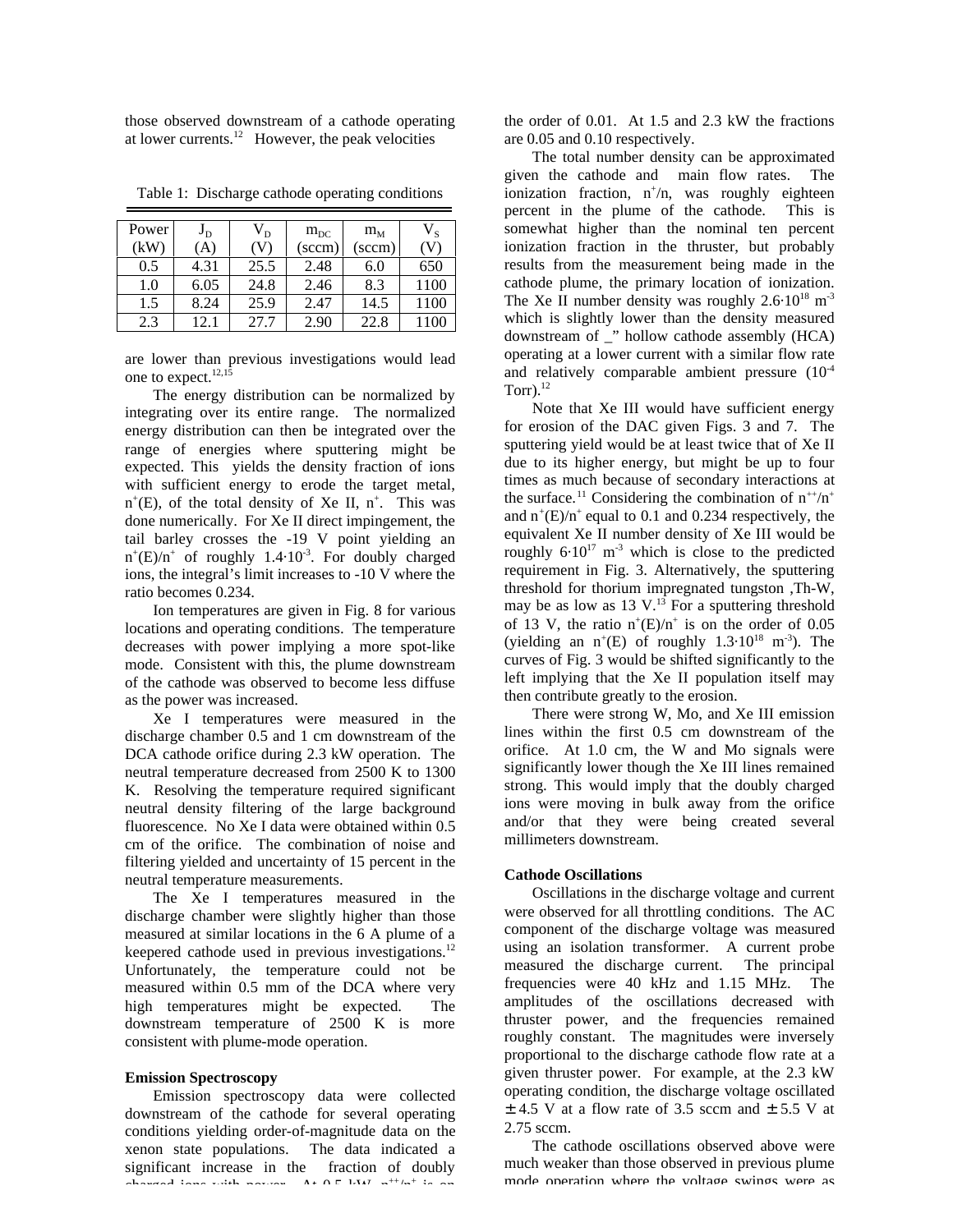much as 100 percent of the nominal discharge voltage.<sup>13</sup> They were, however, consistent with high current cathode phenomena. $14$  While these fluctuations would not produce the high energy ions observed downstream of the cathode in other investigations, the  $\pm 4$  V swings may have been sufficient to induce low energy sputtering, particularly with Xe III.

## **Conclusions**

The measured upstream flux of Xe II towards the DCA orifice pate may not be sufficient to account for the erosion observed in the NSTAR wear tests. However, when coupled with a significant fraction of Xe III, which may have the same trends in energy and velocity distribution as the Xe II measured here, and fluctuations on the order of 25 percent of the discharge voltage the mechanisms were present to provide an ion flux large enough to erode the orifice plate at the observed rates. If indeed the Th impregnation of the W lowers the sputtering threshold by a factor of three, the measured Xe II flux itself might be sufficient.

A real-time UV LIF erosion rate measurement capability is being developed. In addition to being able to detect the densities of eroded W and Mo for various thruster and DCA operating conditions, Xe III velocities may also be mapped. In addition, visible LIF will be used to more closely resolve the location of a potential hill if it exits. A low energy, calibrated ion source may be used in conjunction with these measurements to provide absolute (in addition to relative) erosion rate measurements.

#### **Acknowledgements**

This work was made possible by the continuing support of NASA GRC and the personnel associated with the On-Board Propulsion Branch, especially M. Patterson. The research has been conducted under NASA grants NAG-31572 and NAG-32216 monitored by J. Sovey.

The authors would like to thank the Department's technicians and the other students in the PEPL group for their assistance and support.

#### **References**

[1] Patterson, M. J., et al, "2.3 kW Ion Thruster Wear Test," AIAA-95-2516, 31<sup>st</sup> Joint Propulsion Conference (July, 1995).

[2] Polk, J. E., et al, "A 1000-Hour Wear Test of the NASA NSTAR Ion Thruster," AIAA-96-2717, 32nd Joint Propulsion Conference (July, 1996).

[3] Polk, J. E., "An Overview of the Results from an 8200 Hour Wear Test of the NSTAR Ion Thruster," AIAA-99-2446,  $35<sup>th</sup>$  Joint Propulsion Conference (June, 1999).

[4] Brophy, J. R., et al, "The Ion Propulsion System on NASA's Space Technology 4/Champollion Comet Rendezvous Mission," AIAA-99-2856, 35<sup>th</sup> Joint Propulsion Conference (June, 1999).

[5] Domonkos, M. T., "Evaluation of Low-Current Orificed Hollow Cathodes," Ph.D. Thesis, The University of Michigan, October, 1999, pp 153-157.

[6] Katz, I., and Patterson, M. J., "Optimizing Plasma Contactors for Electrodynamic Tether Missions," Presented at Tether technology Interchange, September 9, 1997, Huntsville, AL.

[7] Kameyama, I., and P. J. Wilbur, "Potential-Hill Model of High-Energy Ion Production Near High-Current Hollow Cathodes," ISTS-98-Aa2-17, 21st International Symposium on Space Technology and Science, (May, 1998).

[8] Williams, G. J., et al, "Laser Induced Fluorescence Measurement of the Ion Velocity Distribution in the Plume of a Hall Thruster," AIAA-99-2424,  $35<sup>th</sup>$  Joint Propulsion conference (June, 1999).

[9] Manzella, D. H., "Stationary Plasma Thruster Plume Emissions," IEPC-93-097, 23<sup>rd</sup> International Electric Propulsion Conference (September, 1993).

[10] Lide, D. R., Editor-in-Chief, CRC Handbook of Physics and Chemistry: 73<sup>rd</sup> Edition, CRC Press, Boca Raton, 1992.

[11]Duchemin, O. B., et al, "A Review of Low Energy Sputtering Theory and Experiments," IEPC-97-068,  $25<sup>th</sup>$  International Electric Propulsion Conference (September, 1997).

[12]Williams, G. J., et al, "Laser Induced Fluorescence Characterization of Ions Emitted from Hollow Cathodes," AIAA-99-2862 (June, 1999).

[13] Morgulis, N. D., and V. D. Tishchenko, "The Investigation of Cathode Sputtering Near Threshold Region I," Soviet Physics JETP, **3** (1) August, 1956, 52-56.

[14]Domonkos, M. T., et al, "Low Current Hollow Cathode Evaluation," AIAA-99-2575,  $35<sup>th</sup>$  Joint Propulsion Conference (June, 1999).

[15] Friedly, V. J., and P. J. Wilbur, "High Current" Hollow Cathode Phenomena," Journal of Propulsion and Power, **8** (3) May-June, 1992, 635-643.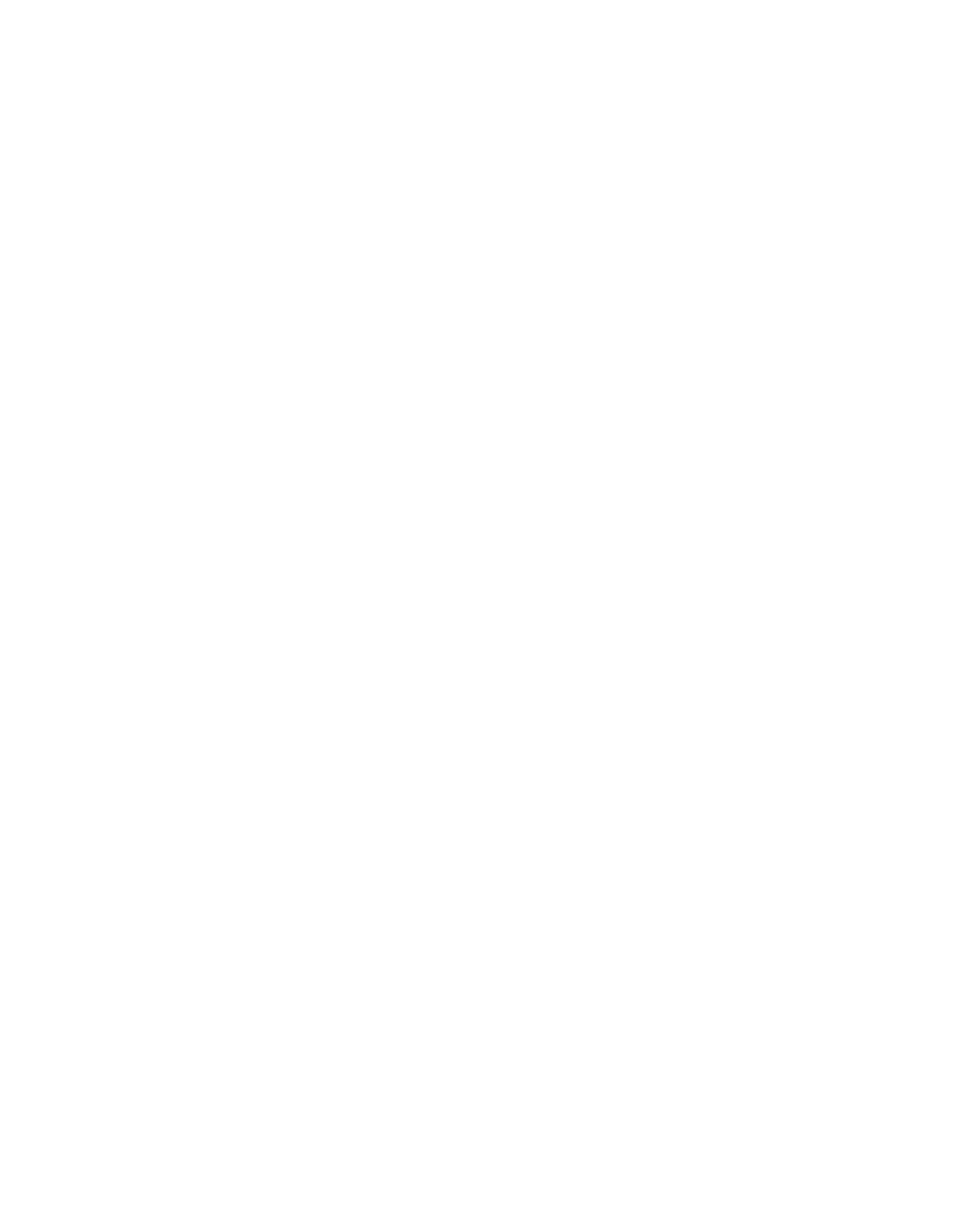

Fig. 1 A photograph of the 30 cm FMT-2 ion engine showing the location of the quartz windows. The windows are located at 0, 90, and 180 degrees



Fig. 2 A schematic of the laser delivery and fluorescence collection optics. This is not to scale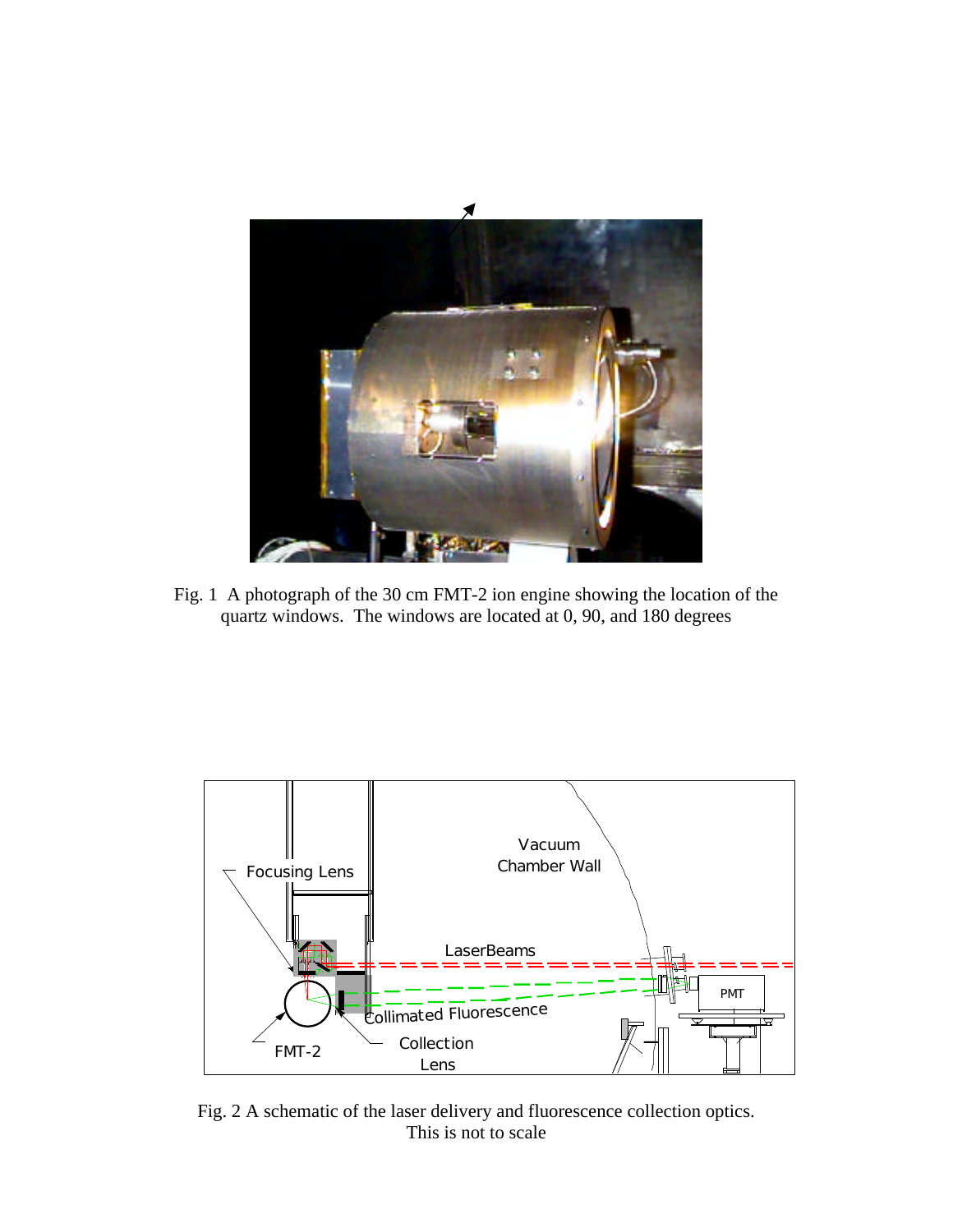

Fig. 3 Xe II number density required to achieve observed W erosion on the 2000 hr DCA's. The curves for Mo erosion are similar.



Fig. 4 Typical 4-beam LIF signals in the DCA plume. Note the close spacing.